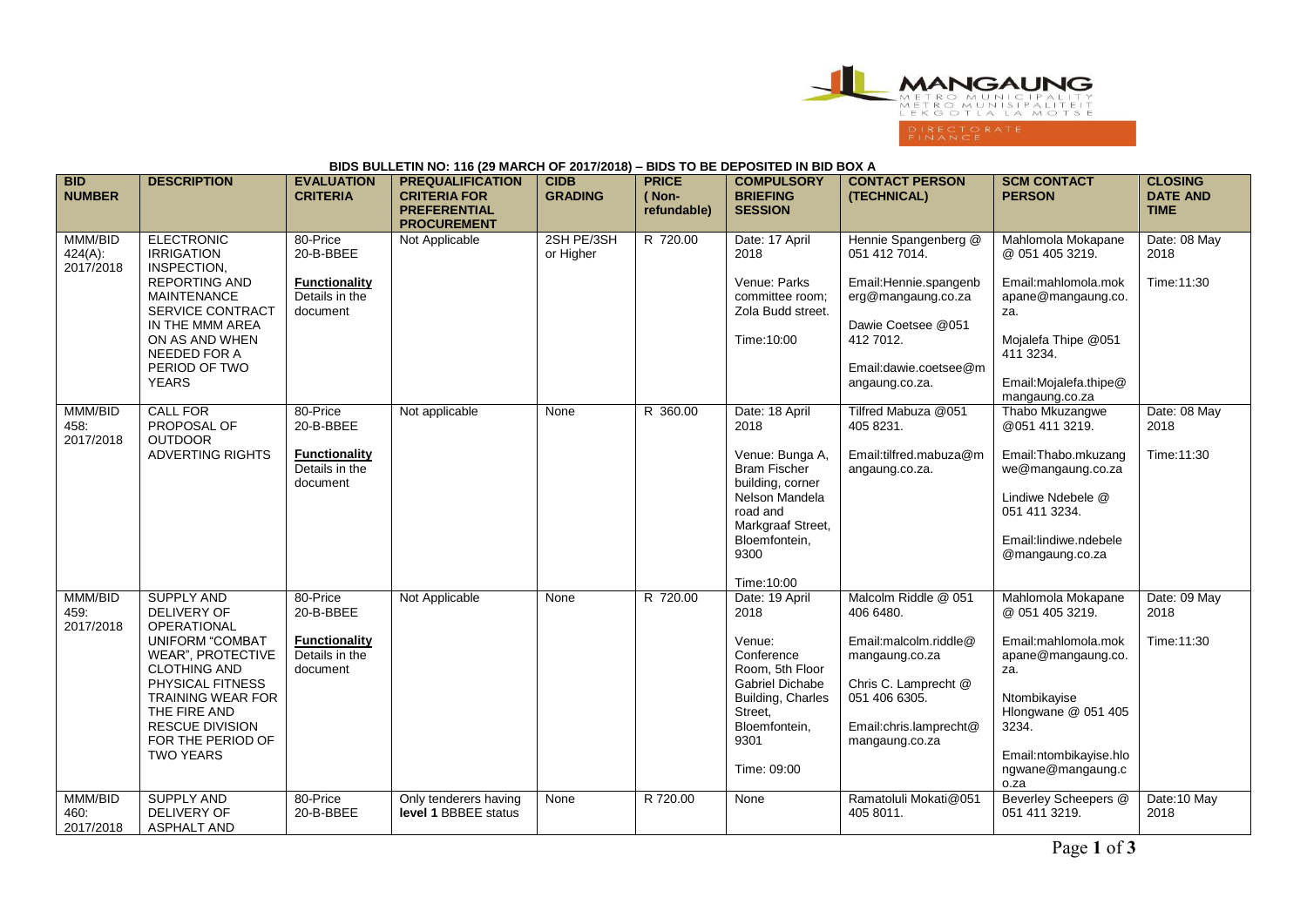

|                              | <b>OTHER RELATED</b><br><b>ITEMS FOR A</b><br>PERIOD OF TWO<br><b>YEARS</b>                                                                                                                                                                                               | <b>Functionality</b><br>Details in the<br>document                   | contributor will be<br>allowed to bid.<br>A tenderer that fails to<br>meet the above<br>mentioned pre-<br>qualifying criteria<br>stipulated in the tender<br>document will be<br>regarded as an<br>unacceptable tender |      |          |                                                                                                                                                                                | Email:ramatoluli.mokati<br>@mangaung.co.za                                                                                                        | Email:beverley.scheep<br>ers@mangaung.co.za<br>Ntombikayise<br>Hlongwane @ 051 405<br>3234<br>Email:ntombikayise.hlo<br>ngwane@mangaung.c<br>o.za                       | Time: 11:30                         |
|------------------------------|---------------------------------------------------------------------------------------------------------------------------------------------------------------------------------------------------------------------------------------------------------------------------|----------------------------------------------------------------------|------------------------------------------------------------------------------------------------------------------------------------------------------------------------------------------------------------------------|------|----------|--------------------------------------------------------------------------------------------------------------------------------------------------------------------------------|---------------------------------------------------------------------------------------------------------------------------------------------------|-------------------------------------------------------------------------------------------------------------------------------------------------------------------------|-------------------------------------|
| MMM/BID<br>461:<br>2017/2018 | PURCHASING,<br>INSTALLATION,<br>MAINTENANCE AND<br><b>REPLACEMENT OF</b><br><b>CLOSE CIRCUIT</b><br><b>TELEVISION</b><br><b>CAMERAS, ACCESS</b><br><b>CONTROL SYSTEM</b><br>(ACS), BOOM-<br><b>BARRIER AND</b><br><b>TURNSTILE FOR A</b><br>PERIOD OF TWO<br><b>YEARS</b> | 80-Price<br>20-B-BBEE<br>Functionality<br>Details in the<br>document | Not applicable                                                                                                                                                                                                         | None | R 720.00 | None                                                                                                                                                                           | Frans Wilson@ 051 406<br>6378.<br>Email:frans.wilson@man<br>gaung.co.za                                                                           | <b>Beverley Scheepers @</b><br>051 411 3219.<br>Email:beverley.scheep<br>ers@mangaung.co.za<br>Portia Mollo @ 051<br>411 3234.<br>Email:portia.mollo@m<br>angaung.co.za | Date: 10 May<br>2018<br>Time:11:30  |
| MMM/BID<br>462:<br>2017/2018 | <b>PROVISION OF</b><br><b>HYGIENE SERVICES</b><br>TO MANGAUNG<br><b>METRO</b><br><b>MUNICIPALITY FOR A</b><br>PERIOD OF TWO<br><b>YEARS</b>                                                                                                                               | 80-Price<br>20-B-BBEE<br>Functionality<br>Details in the<br>document | Not applicable                                                                                                                                                                                                         | None | R 360.00 | Date: 18 April<br>2018<br>Venue: Bunga A,<br><b>Bram Fischer</b><br>building, corner<br>Nelson Mandela<br>road and<br>Markgraaf Street,<br>Bloemfontein,<br>9300<br>Time:11:00 | Mvula Nhlapo @ 051<br>405 8262.<br>Email: mvula.nhlapo@m<br>angaung.co.za                                                                         | Thabo Mkuzangwe<br>@051 411 3219.<br>Email:Thabo.mkuzang<br>we@mangaung.co.za<br>Mojalefa Thipe @051<br>411 3234.<br>Email:Mojalefa.thipe@<br>mangaung.co.za            | Date: 11 May<br>2018<br>Time: 11:30 |
| MMM/BID<br>463:<br>2017/2018 | <b>APPOINTMENT OF</b><br>AN EXPERIENCED<br>SERVICE PROVIDER<br>TO SUPPLY,<br><b>MAINTAIN AND</b><br>LEASE HEAVY DUTY<br>PRINTERS FOR<br><b>MMM-INFORMATION</b><br><b>COMMUNICATION</b><br>TECHNOLOGY FOR A                                                                | 80-Price<br>20-B-BBEE<br>Functionality<br>Details in the<br>document | Not applicable                                                                                                                                                                                                         | None | R 720.00 | Date:19 April<br>2018<br>Venue: Supply<br>chain<br>management<br>offices, 06<br>Mannion road,<br>Orangesig<br>Bloemfontein,<br>9300.                                           | Lunga Bam@051 406<br>6595.<br>Email: lunga.bam@mang<br>aung.co.za<br>Lawrence Mahasa@051<br>406 6320.<br>Email:Lawrence.mahasa<br>@mangaung.co.za | <b>Beverley Scheepers @</b><br>051 411 3219.<br>Email:beverley.scheep<br>ers@mangaung.co.za<br>Portia Mollo @ 051<br>411 3234.<br>Email:portia.mollo@m<br>angaung.co.za | Date: 11 May<br>2018<br>Time: 11:30 |